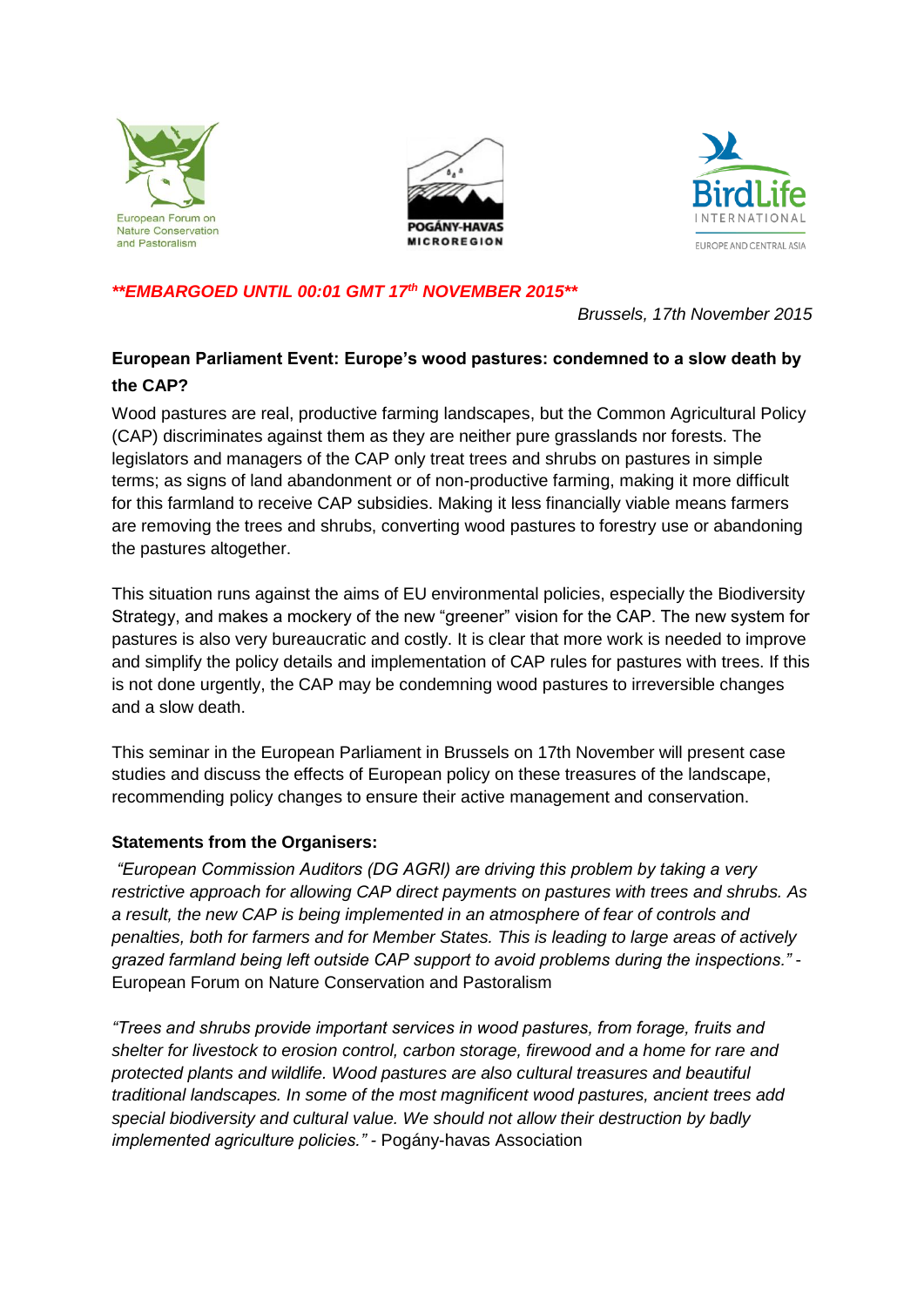*"The latest reform of the Common Agricultural Policy has failed to support sustainable farming. Money flows to farms that ignore environmental concerns, while sustainable silvopastoral systems are shut out from support on the grounds of bureaucratic control. We need politicians to confront a broken system, not tinker with it."* - Birdlife Europe

#### **Seminar Details:**

#### Host MEPs

- Mr Csaba SÓGOR, Romania, EPP Group.
- Ms Clara AGUILERA, Spain, S&D Group, Vice-Chair of ComAgri.
- Ms Catherine BEARDER, UK, ALDE Group, Member of ComEnvi.

#### Time and venue

- 17 November 2015, 14.30-16.30, room ASP 3E2, European Parliament, Brussels.

#### Programme

*Scene setting chaired by Csaba SÓGOR MEP*

14.30 Welcome to the event.

14.35 The importance of Europe's wood pastures – Ted GREEN, Ancient Tree Forum 14.45 EU policies for wood pastures – Guy BEAUFOY, European Forum on Nature Conservation and Pastoralism

*Member State case studies chaired by Clara AGUILERA MEP*

15.00 Romania – Tibor HARTEL, Sapientia University Cluj Napoca and Pogány-havas Association 15.15 Sweden – Peter EINARSSON, Farmer and Swedish Society for Nature Conservation 15.30 Spain – Álvaro PICARDO, Technical Advisor to General Director in Natural Environment, Regional Government of Castilla y León

#### *Policy messages chaired by Catherine BEARDER MEP*

15.45 New CAP better or worse? – Trees ROBIJNS, BirdLife Europe 16.00 Christina BORCHMANN, Director, Unit J (Audit of Agricultural Expenditure), DG AGRI 16.15 Debate – representative(s) of the European Commission and audience questions

16.30 Closing remarks Csaba SÓGOR MEP

The Seminar will be followed by a light reception for participants to continue discussions.

### **The organisers**

**Pogány-havas Association** is a regional development organisation working on a range of projects to increase local incomes, preserve cultural heritage, develop tourism and conserve the natural environment. The Pogány-havas area is in the Eastern Carpathians of Transylvania, in Central Romania.

Contact: Rodics Gergely [<office@poganyhavas.ro>](mailto:office@poganyhavas.ro), www.poganyhavas.ro, contact telephone: +40 735169959

**BirdLife Europe** is a Partnership of nature conservation organisations in 48 countries, including all EU Member States, and a leader in bird conservation. Through its unique local to global approach BirdLife Europe delivers high impact and long term conservation for the benefit of nature and people.